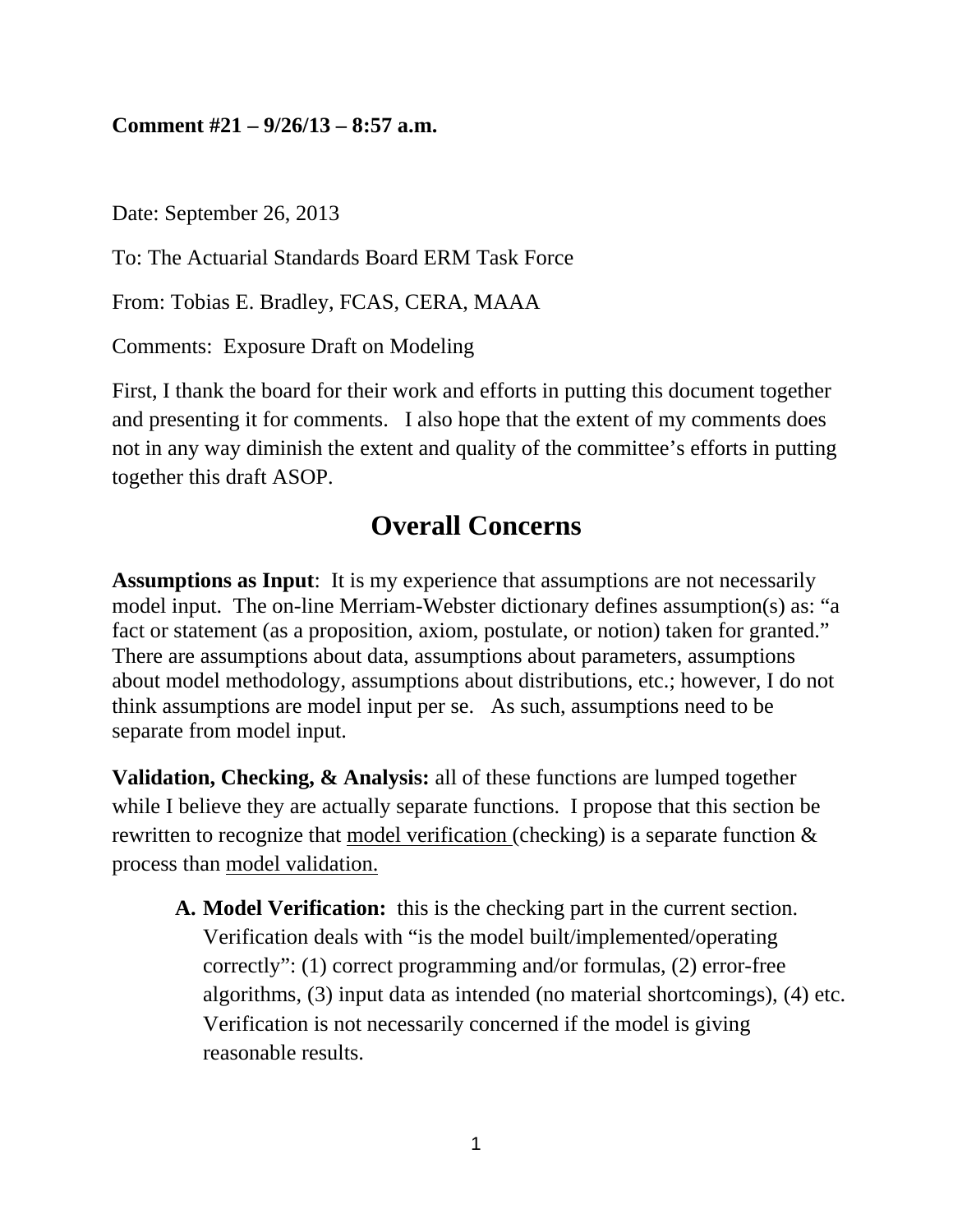**B. Model Validation:** is the model giving reasonable results or in the words of George Box, "is the model useful": (1) accurate representation of reality and/or (2) model errors reasonable in light of assumptions. One very important point that needs to be addressed: model validation is NOT attempting to build or find a better model. Validation needs to focus on reasonableness of outcomes and not preferences in approaches. The validator is validating results and pointing out potential issues.

**Note:** Model validation is sometimes used in a broader sense and may include some model verification. In my experience model verification rarely, if ever, crosses the line into model validation.

**Model Review:** there is no direct mention of Model Review except indirectly through Model validation, checking, and analysis. This is an important area of practice for actuaries whether they are acting as a peer reviewer or acting as an independent model reviewer. This needs to be addressed in this ASOP. I have offered suggestions on were model review might be appropriate in specific paragraphs (see "comments by paragraph number").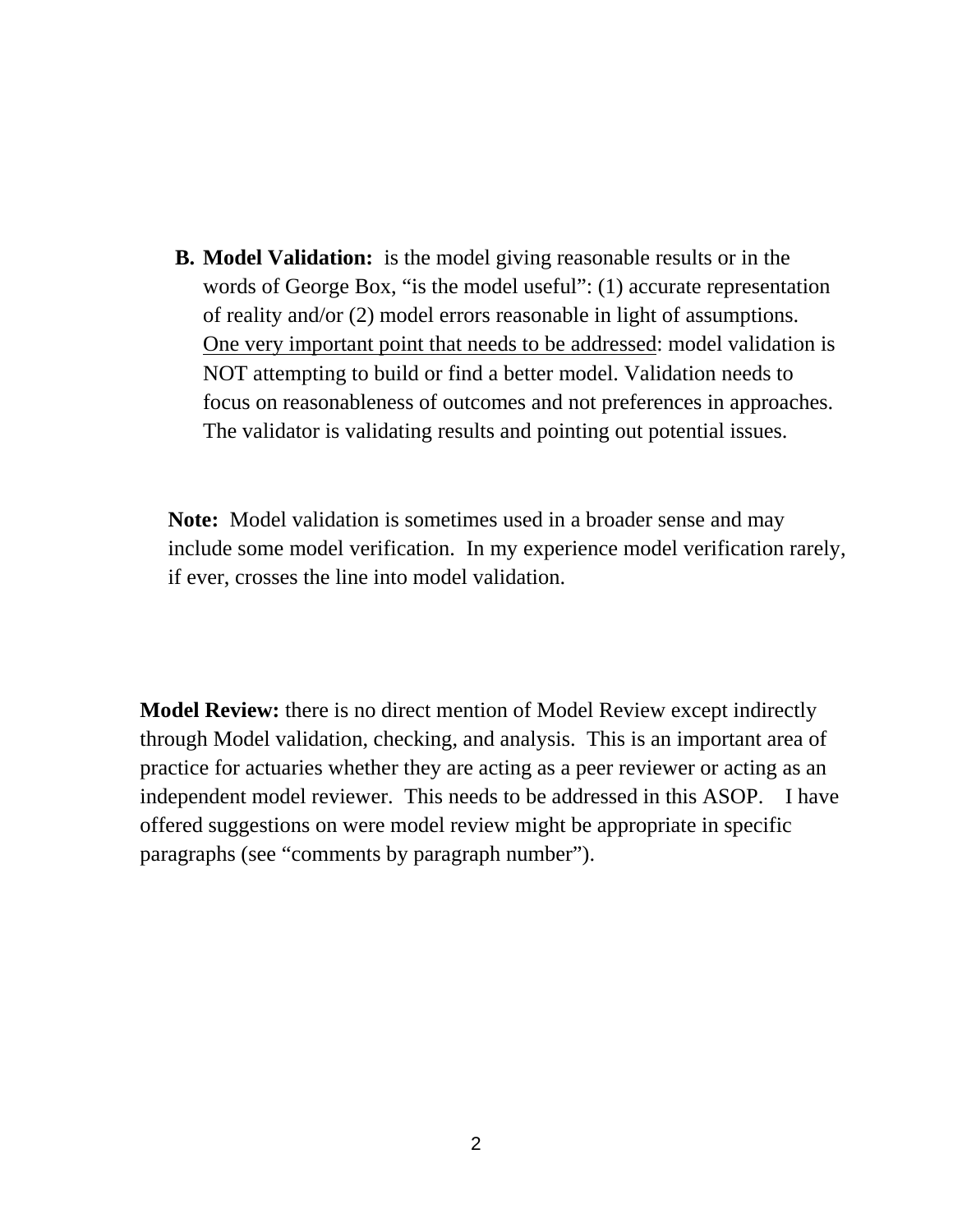### **The following are comments by paragraph number.**

## **Section 2 - Definitions**

**2.1 – Assumptions:** see comments above under "Overall Concerns".

**2.3** - **Granularity:** I have a very difficult time understanding this definition, especially the use of the term "cell". What is a "cell"? You may want to consider defining the term "cell". In the context of data, granularity makes sense through the "cake cutting" analogy (i.e. each cut of the cake gives me a more granular unit until finally I may only have crumbs). However, I am not sure I can agree with assumptions being granular or more granular; the same is true of model components. How do I slice an assumption into "cells"? Also, what about dimensionality? Is that included in granularity? This definition needs additional work in my opinion.

**2.4 – Implementation** – I suggest that just because I have a model that is an executable form does not imply that one has implemented a model. I contend that until a model is put into "production" or is used in decision making that one does not have an "implementation". From my own experience I can say I have built and executed many models, there are far fewer models that I have actually "implemented".

**2.5 – Input:** This definition is quite different from how I think of the term. I view input as: "information fed into a model to get output". For example, I primarily think of input as data and parameters. Some assumptions could be considered inputs; however, I do not think all assumptions are inputs (in my opinion, most assumptions are not inputs). In addition, not all parameters are inputs to a model, some parameters could be outputs. As I discussed in my Overall Concern Section, assumptions need to be separate from Input.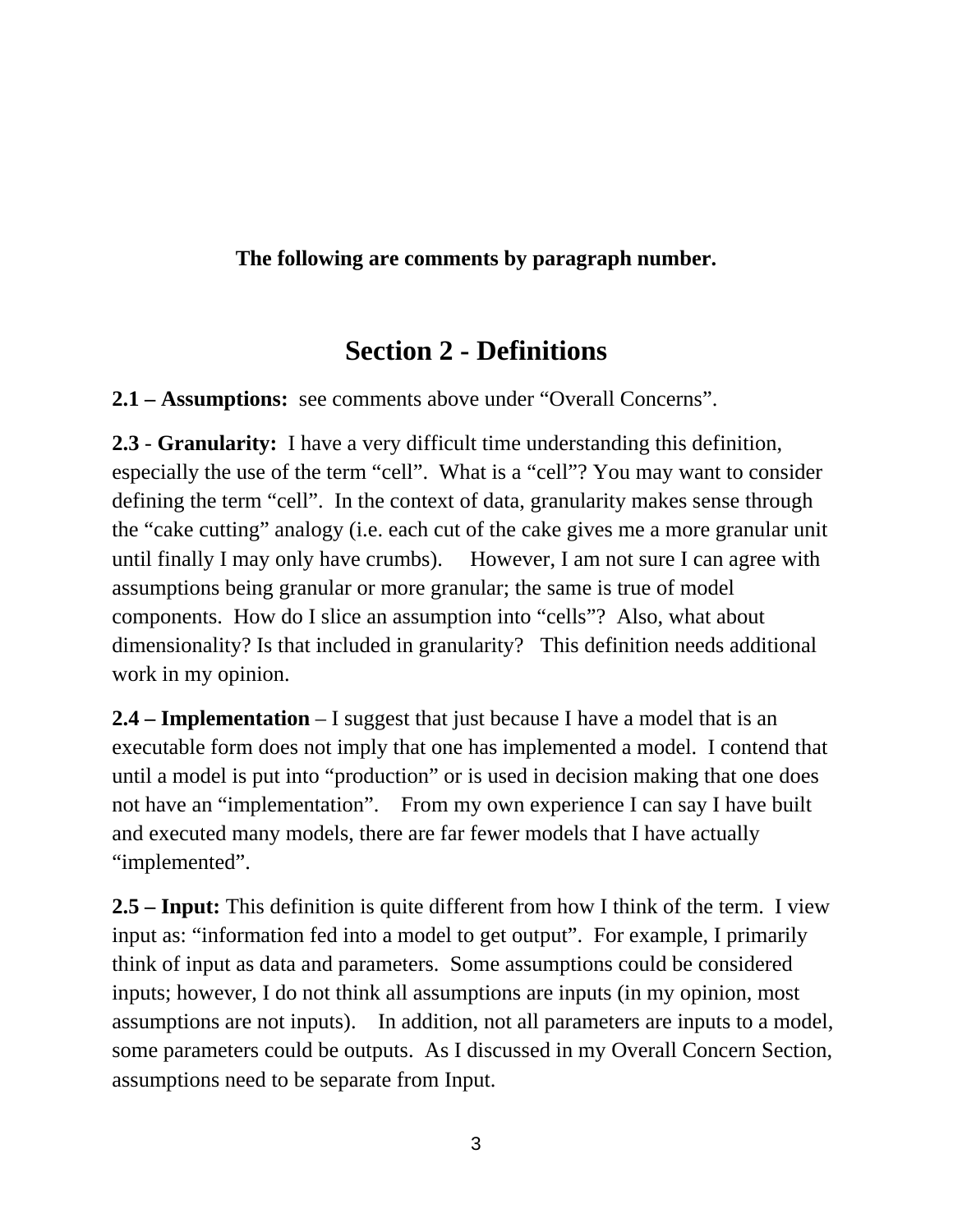**2.7-Intended Purpose:** add "reviewing" to the actuary's role in the second sentence.

**2.8 – Margin:** Suggest calling this an "**uncertainty provision**" to more accurately describe its function. Margin in my thinking is usually associated with finance and relates to an increase in the cost of capital or something similar. The revised definition is more consistent with the concept of a "contingency provision" that is used in ratemaking (and elsewhere).

**2.9 – Model:** I suggest that perhaps the use of "statistical, financial, economic" etc. is limiting the scope of the definition too much, especially in light of all the new developments in the modeling arena. Modelers are already using genetic and social networking algorithms as well as random forest and machine learning methodologies. Also, implementation of a model is not always achieved through mathematical formula, sometimes it is purely logic and algorithm based like decision trees and association rules. My suggested definition for Model: *A representation of relationships among entities using systematic logic, algorithm, and/or mathematical equations. Models are used for a variety of different reasons some of which are: (1) to help explain a system, (2) to study the effects of components, (3) and to derive estimates and guide decisions. In general, a model consists of (1) a specification that describes the input and the relationships among them, (2) an implementation that is achieved through, logic, a set of mathematical formulas and/or algorithms, and (3) a set of outcomes.* 

Also, I am curious why the definition of model as used in ASOP #38 (Using Models Outside the Actuary's Area of Expertise) was not considered?

**2.10 – Modeling:** add "reviewing" to the list of "selecting, designing, building, modifying, developing, or using".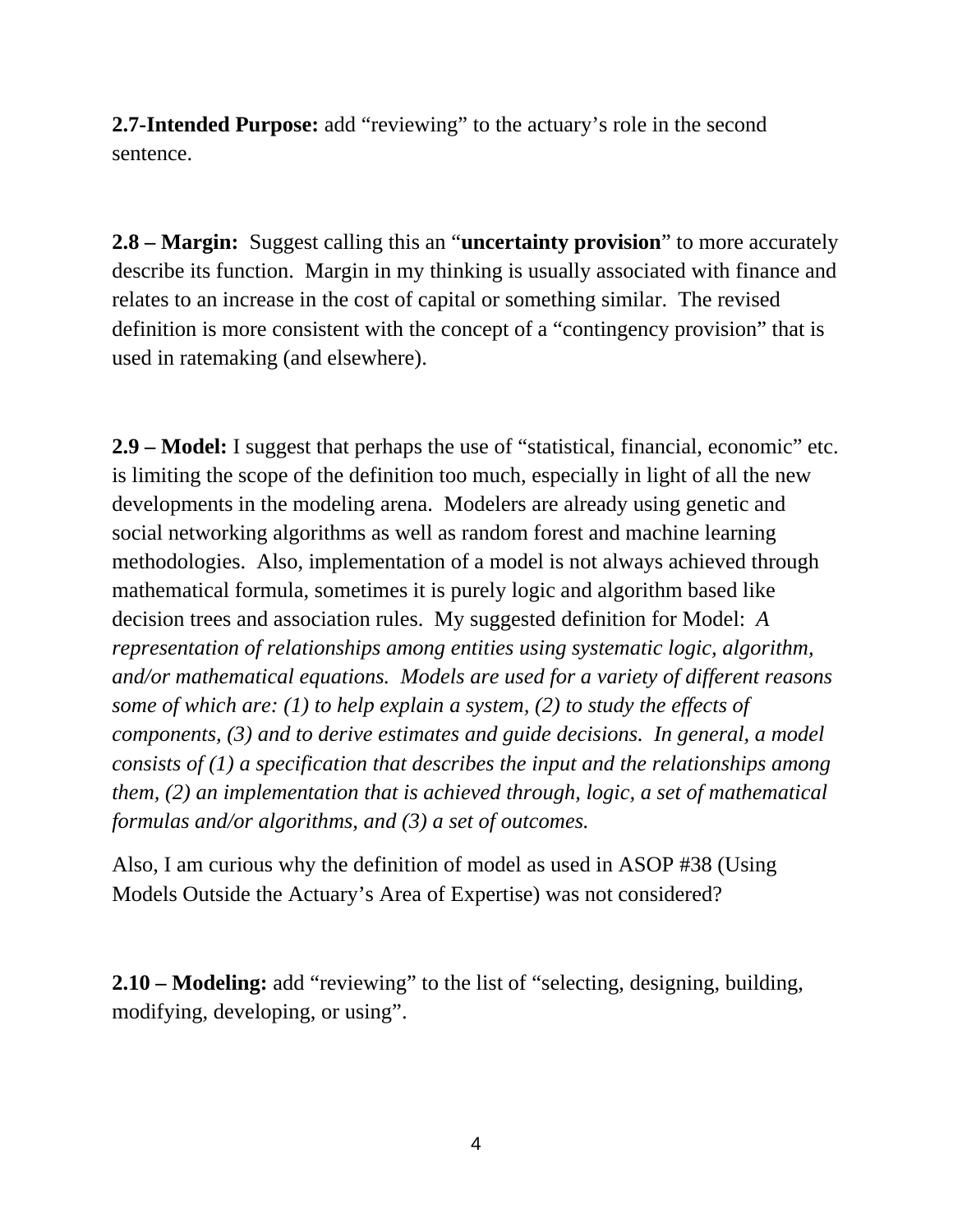**2.11 - Model Risk:** Model Risk is basically the uncertainty in the appropriateness of our model. I suggest revising the definition as follows: "The risk of adverse consequences and/or decisions as a result of the model not reasonably representing the situation (reality) under study." The current definition is too narrow limiting model risk to a result of (1) flawed model, (2) inappropriate inputs, or (3) misapplication of the model.

**2.13 – Neutral:** this term does not seem to be clearly defined and does not appear to be consistently used in the ASOP. Comment #8 by Mary Pat Campbell also provides some reasons why this term may not be appropriate. Perhaps this section should be deleted.

**2.17 – Realization –** Why not use the common term "outputs"? I rarely talk about my model's realizations; however, I often talk about my model outputs. Also, ASOP #38 refers to Model Outputs not Model Realizations. I suggest replacing "realization" with "output" throughout this ASOP.

**2.19 Specification**: Suggest changing "inputs and their interactions" to inputs and their material interactions". Current wording is too burdensome.

## **Section 3 – Analysis of Issues and Recommended Practices**

1. **Paragraph 3.2 – Model Meeting the Intended Purpose:** add "review" to list of "select, design, build, etc. ".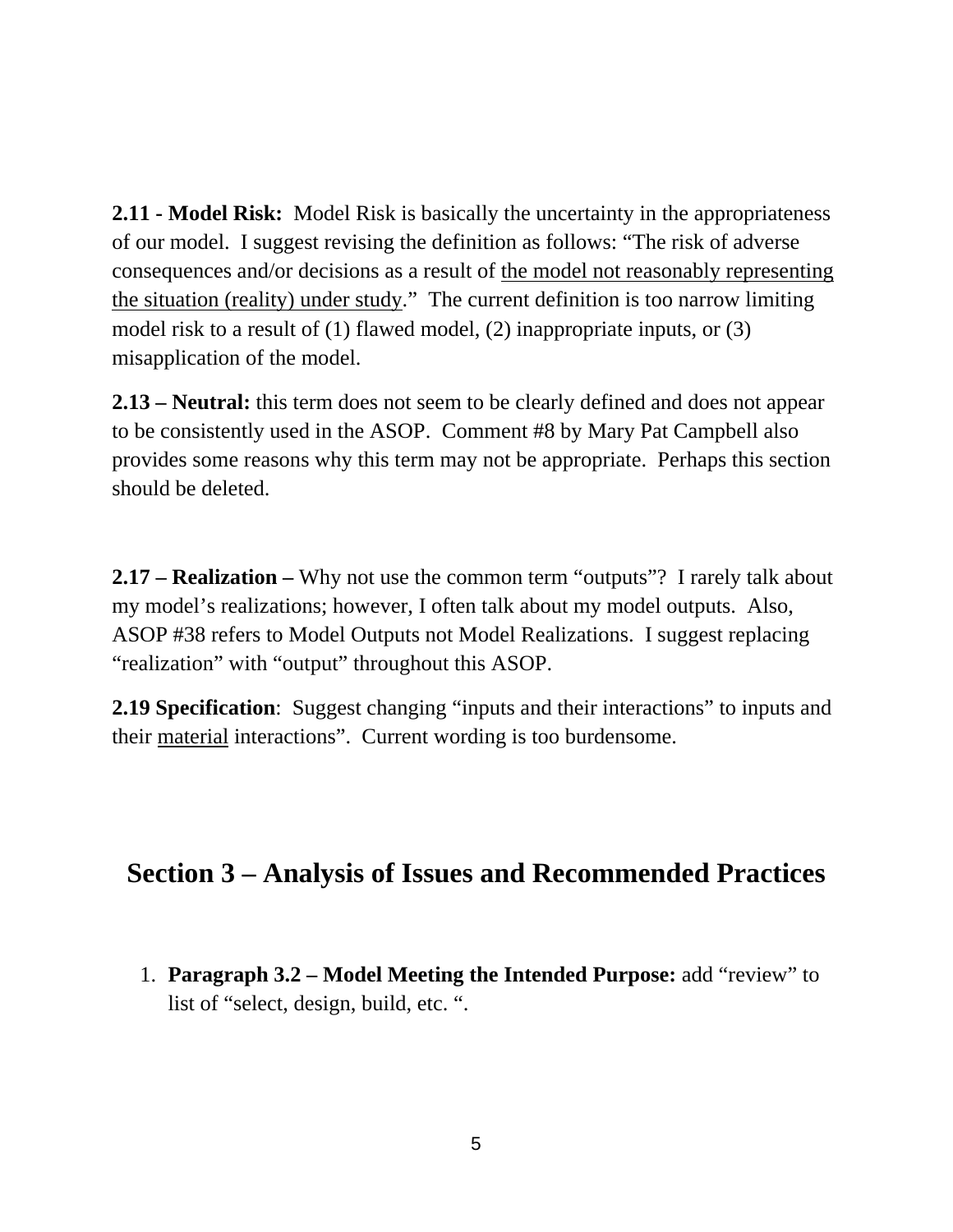- 2. **Paragraph 3.2.3 Modifying the Model**: title this "Modifying or Reviewing the Model". I think reviewing is appropriate here.
- 3. **Paragraph 3.2.5 Model Structure**: Model Components is the term used in ASOP #38. Is Model Structure different? I suggest this term may need to be defined. Also, is Model Structure referring to model: inputs, methodology(s), outputs, etc.?
- 4. **Paragraph 3.2.5 .b**: "whether grouping **model inputs** will produce reasonable results". What does grouping mean? Since model inputs are defined as including data, assumptions, & parameters. What is meant by "grouping assumptions"? What is meant by "grouping parameters?" Are we simply referring to grouping data in different ways, such as binning or WOE (weight of evidence) coding? If so, let's be more specific. If not, we need more guidance.
- 5. **Paragraph 3.2.5.d:** "documenting the rational for grouping data". Seems to me that guidance on documentation should all occur in one section of this ASOP. Why is grouping of data singled out here? Suggest this may be more appropriate in paragraph 3.6.
- 6. **Paragraph 3.2.6: Inputs to the Model**: Again, assumptions are not necessarily inputs. Per ASOP #23, paragraph 2.4: "Assumptions are not data"; per ASOP #38, paragraph 3.4: "assumptions needed in order to apply model output". In the latter paragraph (ASOP #38, 3.4) the term assumption definitely does not refer to assumptions as input.
- 7. **Paragraph 3.2.7 Assumptions and Parameters:** This paragraph seems redundant with paragraph 3.2.6? Or is Paragraph 3.2.6 just referring to data? Seems to me "Data" should also be used that is "appropriate in light of the intended purpose". Why was data left out of this paragraph?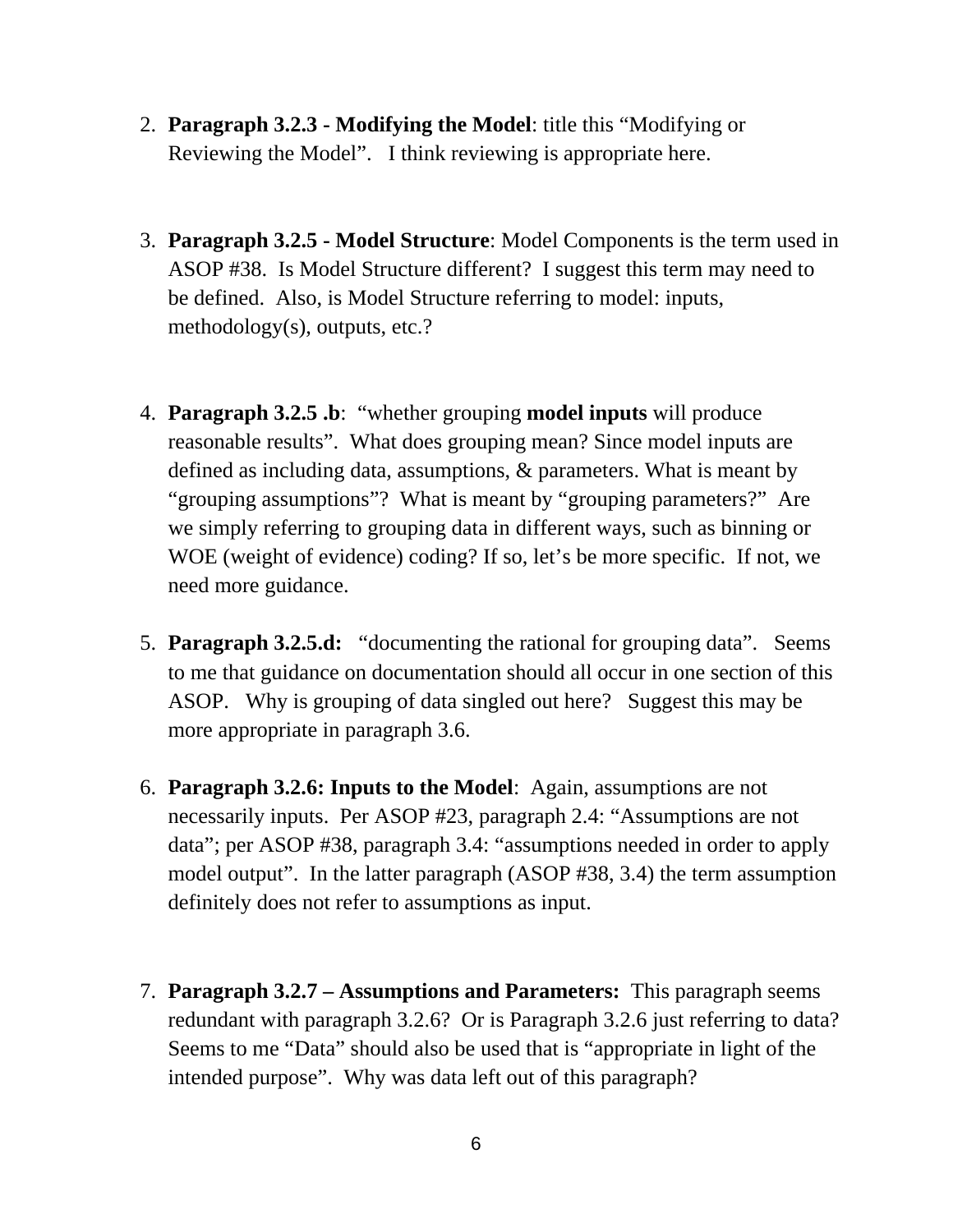8. **Paragraph 3.2.7.a .1– "assumptions**":I suggest replacing "assumption" with "data". This then is consistent with ASOP #25 (Credibility Procedures . . . ).

#### 9. **Paragraph 3.2.7.a.4**:

- a. Change "margin" to "uncertainty provision" as per my suggestion in the definitions section.
- b. I am not sure I want to speak of adding an "uncertainty provision" because of an assumption(s). Instead, I may be assuming an "uncertainty provision" because the data is not fully credible, etc.
- c. Why is assumption not in **bold** type: "where the assumption or **parameter** is significant"?
- 10.**Paragraph 3.2.7.e Documentation.** Why is this needed since paragraph 3.6 deals with documentation**?** If want to keep this here, I suggest changing the wording to: "The actuary should document relevant and significant assumptions, data, & parameters used in the model". The current wording is too burdensome and might imply that all assumptions need to be documented. Since there are many immaterial assumptions in any model, the documentation process could be endless.
- 11.**Paragraph 3.3 Mitigation of Model Risk:** suggest that using multiple models is also an acceptable mitigation method that should be noted.
- 12.**Paragraph 3.3.1 Validation, Checking, and Analysis**: As stated in the previous Overall Concerns section, it is my experience to speak of model verification (checking) and model validation separately. Analysis may come into play in either of these processes.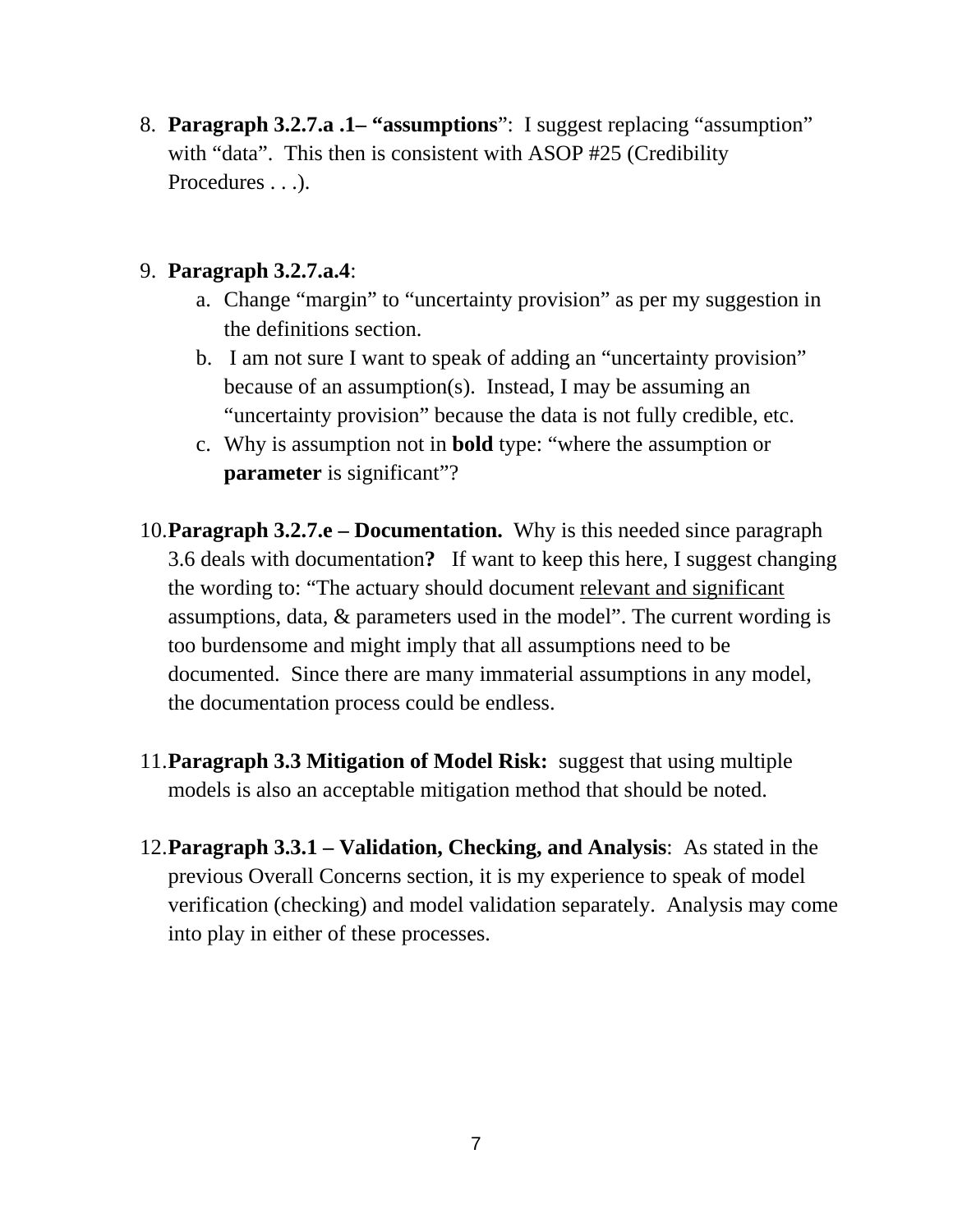### **Some Other Things for Consideration**

- **1. Use of multiple Models:** one of the many acceptable ways to mitigate Model Risk is to use multiple models: (1) weighing the model results together for an "ensemble model", (2) cross validating between models, or (3) using multiple models to help choose a "champion" model. This ASOP should make reference to this; perhaps in paragraph 3.3.
- **2. Rashomon Effect:** sometimes there are a number of different models giving approximately the same minimum error rate and that the validation process accepts as giving reasonable results. This ASOP needs to acknowledge that different actuaries may select different models for different reasons and this is acceptable. Add at the beginning of paragraph 3.2.
- **3. Occam's Razor:** the conflict between simplicity (interpretability) and accounting for every detail (complexity). Because most insurance work is done in a regulated environment, interpretability may be as important as any accuracy gained through increased complexity. This ASOP should make reference to this fact; perhaps in 3.1.1.
- **4. Dimensionality:** Richard Bellman's famous quote, "the curse of dimensionality" addresses the fact that in some predictive modeling there may be thousands of covariates each containing a small amount of information (i.e. signal). Traditional published advice tends to suggest that high dimensionality is to be avoided. However, more recent work questions this advice, especially with the advent of new modeling methodologies. This ASOP does not appear to address the issue of dimensionality. It may